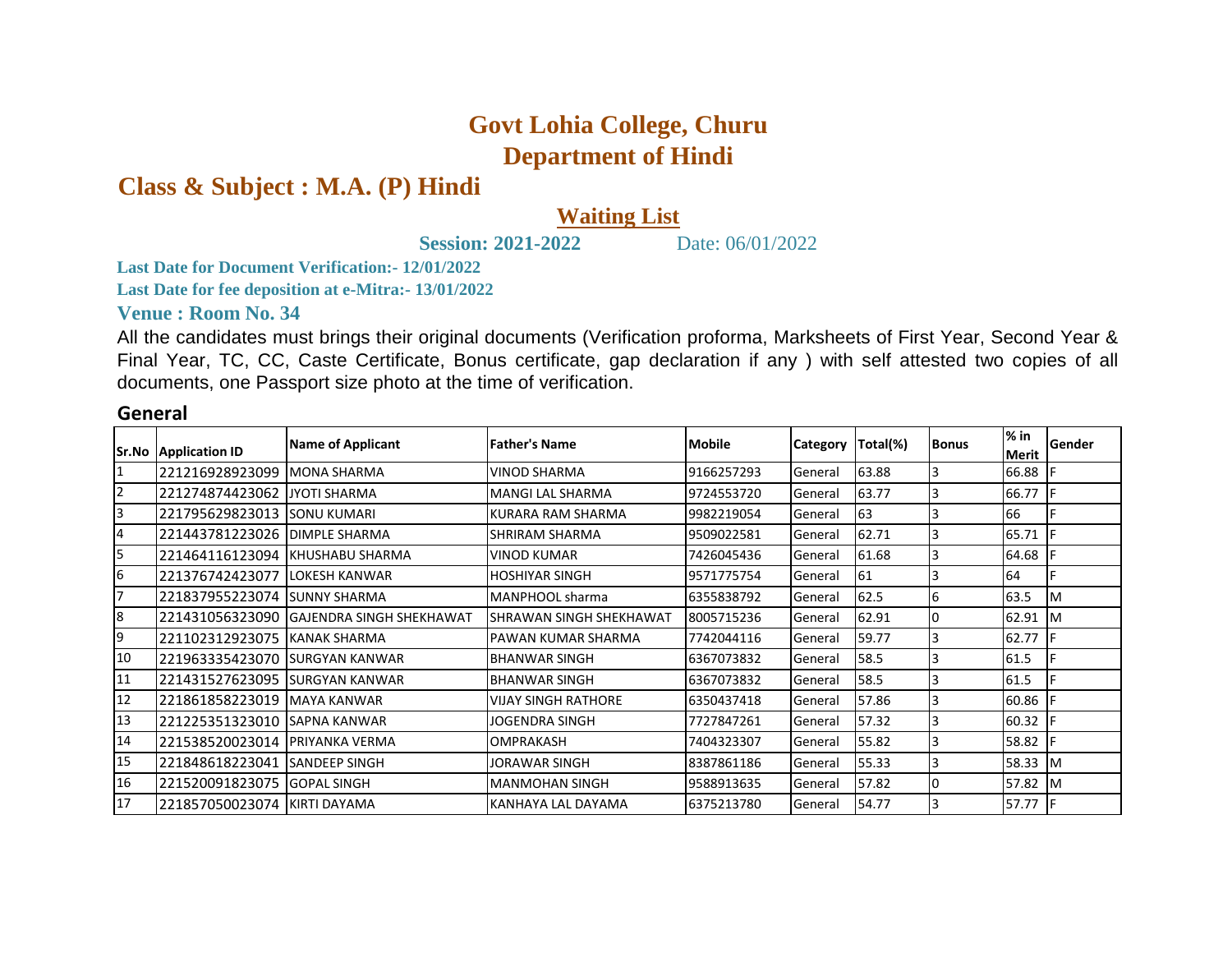| 18             | 221793903023040 DIPIKA           |                               | <b>SHYORAM JANGIR</b>       | 9413268589 | General    | 54.77 | 3              | 57.77 F   |            |
|----------------|----------------------------------|-------------------------------|-----------------------------|------------|------------|-------|----------------|-----------|------------|
| 19             | 221566527523083                  | <b>DIVYA RATHORE</b>          | <b>BAJRANG SINGH</b>        | 7568507910 | General    | 54.05 | 3              | 57.05     | IF.        |
| 20             | 221344730523084 MAYA SHARMA      |                               | RAMDHAN SHARMA              | 6378333841 | General    | 54.04 | $\overline{3}$ | 57.04     | lF.        |
| 21             | 221463388823084                  | <b>PRITI KANWAR</b>           | <b>MAHENDRA SINGH</b>       | 9636410460 | General    | 54    | 3              | 57        | F.         |
| 22             | 221932078323098 MAYA SHARMA      |                               | AMAR CHAND SHARMA           | 8619123909 | General    | 53.41 | 3              | 56.41     |            |
| 23             | 221750953823046 LAXMI            |                               | PARMESHWAR LAL              | 8949626810 | General    | 52.67 | 3              | 55.67     | IF.        |
| 24             | 222349355323090                  | <b>RAVI PRAKASH SHARMA</b>    | MAHENDRA SHARMA             | 8949798931 | General    | 55.09 | 0              | 55.09     | IM.        |
| 25             | 221109673823029                  | <b>PRADEEP SINGH</b>          | <b>MAHENDRA SINGH</b>       | 9636410460 | General    | 54.86 | $\overline{0}$ | 54.86     | <b>I</b> M |
| 26             | 221412800423059                  | <b>ANITA SHARMA</b>           | <b>RATAN LAL</b>            | 9079076464 | General    | 51.75 | 3              | 54.75     | lF.        |
| 27             | 221122857223081                  | <b>ARJUN SINGH</b>            | <b>MAHENDRA SINGH</b>       | 9024653386 | General    | 53.5  | $\overline{0}$ | 53.5      | M          |
| 28             | 221894865023051                  | <b>NEHA SHARMA</b>            | SURESH KUMAR SHARMA         | 9636050921 | General    | 50.36 | 3              | 53.36     |            |
| 29             | 221992408323030                  | <b>IKAMLESH KANWAR</b>        | <b>MAHAVEER SINGH</b>       | 9352770067 | General    | 50.36 | 3              | 53.36     | IF.        |
| 30             | 222539788823091                  | <b>JYOTI KANWAR</b>           | <b>BHADAR SINGH</b>         | 9116725390 | General    | 50.27 | 3              | 53.27     | <b>IF</b>  |
| 31             | 221819686223072                  | <b>IDEVAKI SHARMA</b>         | SANWAR MAL                  | 8955214060 | General    | 50.21 | 3              | 53.21     | IF.        |
| 32             | 221876679923027                  | YOGENDRA SINGH                | <b>JASWANT SINGH MERTIA</b> | 7877503007 | General    | 56.78 | l0             | 51.78 M   |            |
| 33             | 221366991423059                  | <b>IYOGENDRA SINGH MERTIA</b> | JASWANT SINGH MERTIA        | 7877503007 | General    | 56.78 | $\Omega$       | 51.78     | <b>I</b> M |
| 34             | 221345447823055                  | <b>JANURADHA SHARMA</b>       | BANWARI LAL SHARMA          | 9462143949 | General    | 48.68 | 3              | 51.68     |            |
| 35             | 221230549023032                  | <b>IPOONAM KANWAR</b>         | RAJENDAR KANWAR             | 8107511710 | General    | 53.33 | 3              | 51.33     | IF         |
| 36             | 221218544523064                  | <b>UPENDRA SINGH RATHORE</b>  | <b>NARENDRA SINGH</b>       | 6378852323 | General    | 51.23 | <sup>o</sup>   | $51.23$ M |            |
| 37             | 221915796023046                  | MANISHA KANWAR                | <b>MAHENDRA SINGH</b>       | 9001355309 | General    | 48.23 | $\overline{3}$ | 51.23     |            |
| 38             | 221339161623010                  | <b>IBHAWANI SINGH</b>         | <b>BIRAM SINGH</b>          | 9785497391 | General    | 50    | $\Omega$       | 50        | M          |
| 39             | 221174057523054 HEMLATA PIPALWA  |                               | <b>GIRDHARI LAL PIPALWA</b> | 8769029388 | General    | 51.5  | 3              | 49.5      | F.         |
| 40             | 221380116523078 PANKAJ KANWAR    |                               | JANTAR SINGH                | 8619116607 | General    | 46.23 | $\overline{3}$ | 49.23     | lF.        |
| 41             | 221255596123022                  | <b>PIYUSH KUMAR SWAMI</b>     | PAWAN KUMAR SWAMI           | 7357840299 | General    | 48.45 | $\overline{0}$ | 48.45     | M          |
| 42             | 221115121023025                  | <b>IPOONAM KANWAR</b>         | <b>MAHAVEER SINGH</b>       | 8949192506 | General    | 47.95 | $\overline{0}$ | 47.95     | IF.        |
| 43             | 221183810523079                  | <b>SHAKTI SINGH</b>           | <b>DEVI SINGH</b>           | 9680226619 | General    | 46.91 | $\overline{0}$ | 46.91     | Iм         |
| 44             | 221939349623093                  | <b>POONAM KANWAR</b>          | <b>RUGHVEER SINGH</b>       | 7725912141 | General    | 48    | 3              | 46        |            |
| 45             | 221963931923057                  | <b>DIVYA SHARMA</b>           | <b>GAJANAND SHARMA</b>      | 8078686509 | General    | 43.55 | 0              | 43.55     | IF.        |
| <b>OBC</b>     |                                  |                               |                             |            |            |       |                |           |            |
| 1              | 221193199423048 MANISHA PRAJAPAT |                               | <b>BHOORA MAL PRAJAPAT</b>  | 7597371135 | <b>OBC</b> | 61.96 | 3              | 64.96 F   |            |
| $\overline{2}$ | 221468269623014 UMA VERMA        |                               | NAVRATAN LAL VERMA          | 8094240736 | OBC        | 61.33 | 3              | 64.33 F   |            |
| 3              | 221897215923099                  | <b>ANUPAM JYOTI</b>           | ROHITASH KUMAR BHARGAV      | 9521060521 | OBC        | 61.23 | 3              | 64.23     | IF.        |
| 4              | 221121725723053                  | RACHNA PRAJAPAT               | SUNDER LAL PRAJAPAT         | 9001524613 | OBC        | 61    | 3              | 64        | F          |
| 5              | 221210535223016 RENU CHARAN      |                               | <b>BHAGIRTH DAN</b>         | 8278669483 | OBC        | 60.83 | 3              | 63.83     | IF.        |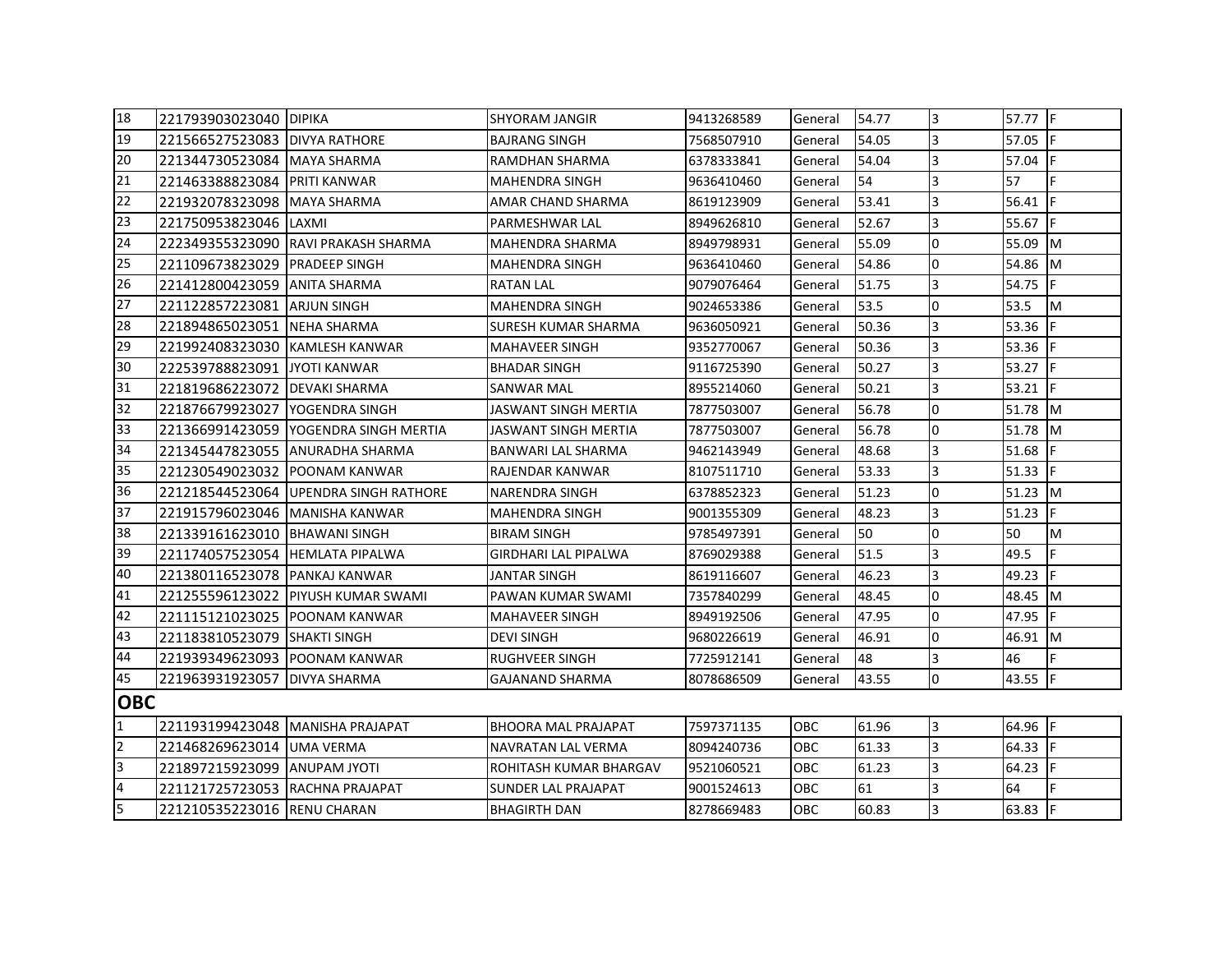| 6  | 221755052623048 IDIMPAL SAINI       |                                     | BHANWAR LAL SAINI             | 9636735895 | OBC        | 60.59 | 3              | $63.59$ F       |     |
|----|-------------------------------------|-------------------------------------|-------------------------------|------------|------------|-------|----------------|-----------------|-----|
| 7  | 221783190923040 SHAMITA             |                                     | LEELURAM KUMHAR               | 8058582567 | <b>OBC</b> | 60.27 | 3              | 63.27 $\vert$ F |     |
| 8  | 221315171423070 INITISH KUMAR SAINI |                                     | OM PRAKASH                    | 6375432518 | <b>OBC</b> | 63.18 | $\overline{0}$ | 63.18 M         |     |
| 9  | 221857433023012 GAYATRI SAINI       |                                     | <b>MADAN LAL SAINI</b>        | 6376719426 | OBC        | 59.86 | 3              | 62.86 F         |     |
| 10 | 221568098623069 POOJA KUMARI        |                                     | SURENDRA KUMAR                | 9660358868 | OBC        | 59.73 | 3              | 62.73 F         |     |
| 11 |                                     | 221912456223082 SANTOSH TETARWAL    | SUBHASH CHANDRA               | 8955938805 | OBC.       | 59.45 | 3              | 62.45           |     |
| 12 | 221979105723074 MANJU               |                                     | <b>BHANI RAM</b>              | 8160480247 | <b>OBC</b> | 59.18 | 3              | 62.18           |     |
| 13 | 221768573823051                     | MANJU                               | BHANI RAM                     | 8160480247 | OBC        | 59.18 | 3              | 62.18 $ F $     |     |
| 14 | 221386550823024 ARTI SAINI          |                                     | <b>MANGALCHAND SAINI</b>      | 8209235381 | <b>OBC</b> | 59.14 | 3              | $62.14$ F       |     |
| 15 | 221148915223049 DEEPIKA PRAJAPAT    |                                     | <b>MANOHAR SINGH PRAJAPAT</b> | 9929523189 | <b>OBC</b> | 57.09 | 5              | 62.09           |     |
| 16 | 221671431123044 ISUMAN NAIN         |                                     | RAMLAL NAIN                   | 9024287102 | <b>OBC</b> | 58.92 | 3              | $61.92$ F       |     |
| 17 | 221426936823025 PARGATI             |                                     | <b>HANS RAM</b>               | 8094311402 | <b>OBC</b> | 58.59 | 3              | 61.59           |     |
| 18 | 221275762623016   MS SARIKA         |                                     | VIJENDRA SINGH                | 8690404417 | OBC        | 58.59 | 3              | 61.59           | IF. |
| 19 | 221373413523057 JJYOTI HODKASIYA    |                                     | <b>MANGI LAL</b>              | 7742613975 | <b>OBC</b> | 58.59 | 3              | 61.59           | IF. |
| 20 | 221853795523057 MAYA SAINI          |                                     | LICHHA RAM SAINI              | 9783639318 | OBC        | 58.27 | 3              | $61.27$ F       |     |
| 21 | 221194378823067                     | <b>IPRERANA</b>                     | SUBHASH CHANDRA               | 7414837713 | OBC.       | 58.25 | 3              | 61.25           |     |
| 22 | 221129933123094 SONU SAINI          |                                     | KANHIYA LAL                   | 7742260090 | <b>OBC</b> | 58.18 | 3              | $61.18$ IF      |     |
| 23 |                                     | 221813259223055 MAMTA KUMARI JANGIR | BHAGWANA RAM JANGIR           | 8769036667 | OBC        | 58.05 | 3              | 61.05           |     |
| 24 | 221453954623034 SAROJ               |                                     | RAMLAL BUDANIYA               | 9929908641 | <b>OBC</b> | 57.91 | 3              | 60.91 F         |     |
| 25 | 222929772723073 AIENA               |                                     | MAMRAJ RUYAL                  | 9799339075 | OBC        | 57.82 | 3              | 60.82           |     |
| 26 |                                     | 221640488123029 POOJA KUMARI KASWAN | RAJ KUMAR KASWAN              | 8890838466 | OBC.       | 55.77 | 5              | $60.77$ IF      |     |
| 27 | 221195934023090 ISUMAN BHARGAV      |                                     | MAHENDRA KUMAR BHARGAV        | 9784888351 | <b>OBC</b> | 56.95 | 3              | 59.95           |     |
| 28 | 221441072423087 SUNITA SAINI        |                                     | CHHAGANLAL SAINI              | 9950728273 | OBC        | 56.91 | 3              | 59.91           | E   |
| 29 | 222548368023040 POONAM PRAJAPAT     |                                     | <b>BALBEER PRAJAPAT</b>       | 8503043231 | <b>OBC</b> | 56.73 | 3              | 59.73           |     |
| 30 | 221738236323059 SAVITA PRAJAPAT     |                                     | SITARAM PRAJAPAT              | 7374995883 | <b>OBC</b> | 56.73 | 3              | 59.73           |     |
| 31 | 221820879623048 INAGINA BANO        |                                     | LIYAKAT ALI                   | 7357873040 | OBC.       | 56.64 | 3              | 59.64 F         |     |
| 32 | 221562402123075 MANISHA KUMARI      |                                     | BANWARI LAL                   | 9610347477 | OBC        | 56.55 | 3              | 59.55 F         |     |
| 33 | 221583049923096   MONIKA KUMARI     |                                     | SURENDRA KUMAR                | 8094558188 | OBC        | 56.32 | 3              | 59.32           |     |
| 34 | 221146461323030 SONU SAINI          |                                     | <b>MURARI LAL</b>             | 9079883214 | <b>OBC</b> | 56.27 | 3              | 59.27           | IF. |
| 35 | 222706134423060 MS BABITA MAHALA    |                                     | MAHIPAL MAHALA                | 9588027182 | OBC.       | 56.23 | 3              | 59.23           |     |
| 36 | 221899920023089                     | <b>POOJA MAAN</b>                   | NAND RAM MAAN                 | 7725912141 | OBC.       | 55.91 | 3              | 58.91 F         |     |
| 37 | 222962424423025 MAMATA              |                                     | MANROOP RAM                   | 8107004867 | OBC        | 55.63 | 3              | 58.63 F         |     |
| 38 | 221201238323015   MANJEET CHARAN    |                                     | <b>MANOHAR DAN</b>            | 6378348398 | OBC.       | 58.36 | $\Omega$       | 58.36 M         |     |
| 39 | 221541691223030 RAKESH KUMAR        |                                     | <b>GANPATRAM</b>              | 9829321905 | <b>OBC</b> | 58.29 | $\overline{0}$ | 58.29 M         |     |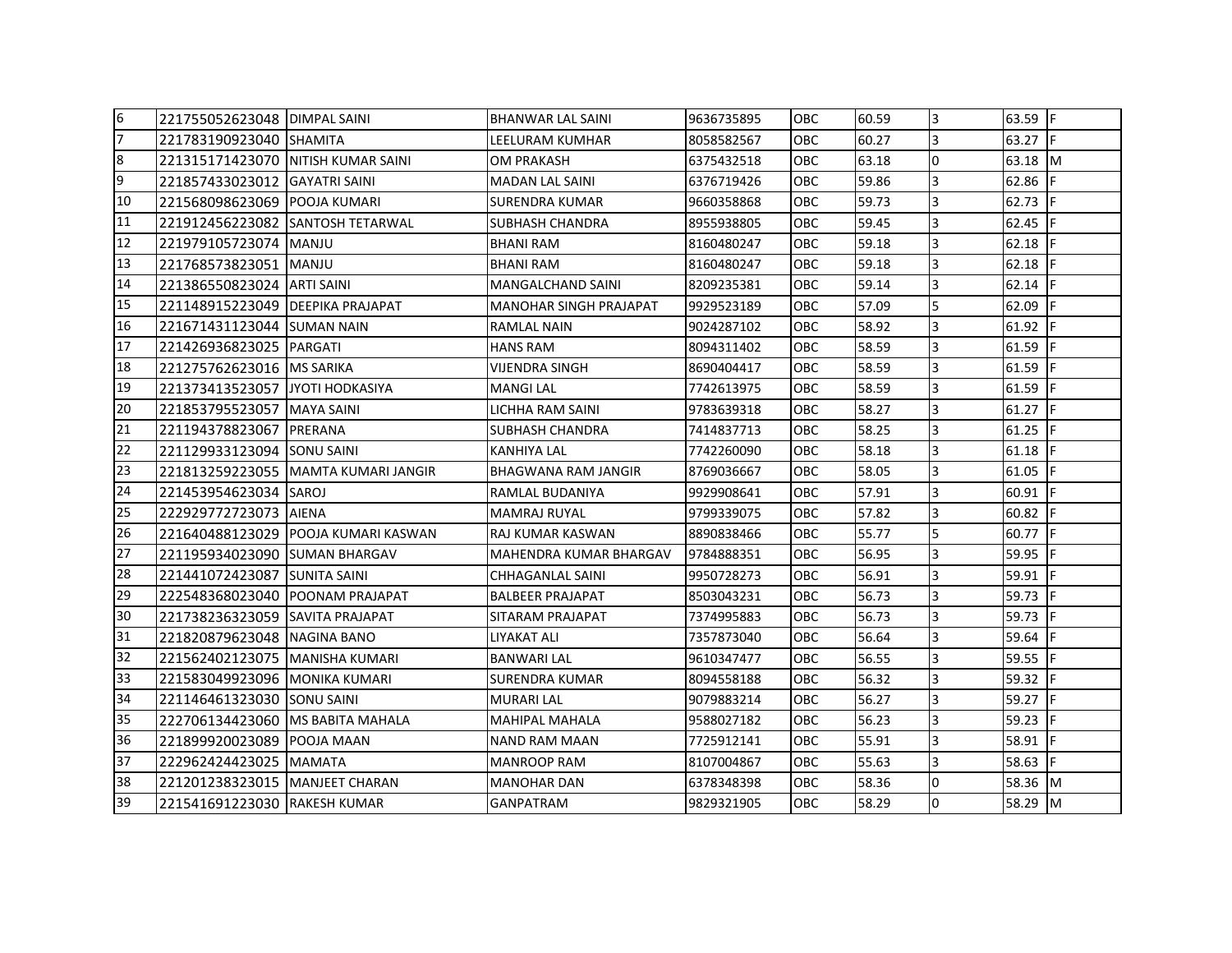| 40 | 221802743623078 KAMLESH SARAN   |                                             | RAMLAL SARAN                | 9460039434 | <b>OBC</b> | 55.21 | 3            | $58.21$ F   |     |
|----|---------------------------------|---------------------------------------------|-----------------------------|------------|------------|-------|--------------|-------------|-----|
| 41 | 221180029023017 BHARTI BHARGAV  |                                             | <b>VINOD KUMAR BHARGAV</b>  | 7742496353 | <b>OBC</b> | 55.09 | 3            | 58.09       |     |
| 42 | 221352633723080 SONU KUMARI     |                                             | LAL CHAND SAINI             | 9351660185 | <b>OBC</b> | 55.05 | 3            | 58.05       | IF. |
| 43 | 221905286623094 RITESH PRAJAPAT |                                             | PRABHUDAYAL PRAJAPAT        | 7340439718 | <b>OBC</b> | 62.94 | 0            | 57.94 M     |     |
| 44 | 221520755123030 POONAM SAINI    |                                             | PARMESHWAR LAL SAINI        | 9588896861 | <b>OBC</b> | 54.91 | 3            | $57.91$ F   |     |
| 45 | 221654117723067                 | MANOJ KUMAR PRAJAPAT                        | SURENDRA KUMAR PRAJAPAT     | 8503996941 | <b>OBC</b> | 57.82 | 0            | 57.82 M     |     |
| 46 | 221370619123075 ANITA SIHAG     |                                             | <b>MAHENDRA SINGH SIHAG</b> | 7726039083 | <b>OBC</b> | 54.79 | 3            | 57.79       | IF. |
| 47 | 221755864423096 MUKESH DAN      |                                             | <b>DEEP DAN</b>             | 8000217994 | OBC        | 57.59 | 0            | 57.59 M     |     |
| 48 | 221537788623087 KAVITA SARAN    |                                             | LUNA RAM                    | 7878699645 | <b>OBC</b> | 54.46 | 3            | 57.46 F     |     |
| 49 |                                 | 221363068023058 KARISHMA PRAJAPAT           | <b>NAND KISHOR PRAJAPAT</b> | 7737148104 | OBC        | 53.95 | 3            | 56.95 $ F $ |     |
| 50 | 221956535323060 SAVITA SIHAG    |                                             | <b>AMAR SINGH</b>           | 9672688892 | <b>OBC</b> | 53.87 | 3            | 56.87 F     |     |
| 51 | 221202274723062 SUNIL MEEL      |                                             | <b>SUMER SINGH</b>          | 8529578163 | OBC.       | 56.82 | $\Omega$     | 56.82 M     |     |
| 52 |                                 | 221242768023092 ANJANA KUMARI RUYAL         | KAMLESH                     | 9057268973 | <b>OBC</b> | 53.82 | 3            | 56.82       |     |
| 53 | 221854585823020 KANTA PRAJAPAT  |                                             | <b>JUGAL KISHOR</b>         | 6375730927 | <b>OBC</b> | 53.73 | 3            | 56.73 $F$   |     |
| 54 | 222107016423095 RADHESHYAM      |                                             | <b>ROHITASH</b>             | 9024295303 | <b>OBC</b> | 56.64 | $\Omega$     | 56.64 M     |     |
| 55 |                                 | 221102568723098 MANISHA KUMARI SAINI        | <b>MOHAR SINGH SAINI</b>    | 9588835960 | <b>OBC</b> | 53.64 | 3            | 56.64       |     |
| 56 | 221549612923010                 | <b>PINKI SAINI</b>                          | <b>MAGNIRAM</b>             | 8955958357 | OBC.       | 53.36 | 3            | 56.36 $F$   |     |
| 57 | 221214627623091                 | KRISHANA                                    | LALCHAND                    | 7877420435 | <b>OBC</b> | 53.32 | 3            | 56.32       |     |
| 58 | 221935166123054 BINDU           |                                             | <b>ARJUN RAM</b>            | 8875515587 | <b>OBC</b> | 52.95 | 3            | 55.95 F     |     |
| 59 | 221703929023050 DEVENDRA SAINI  |                                             | JITENDRA KUMAR SAINI        | 9571864040 | <b>OBC</b> | 55.86 | 0            | 55.86 M     |     |
| 60 | 221321873023074                 | NISHU SWAMI                                 | SHANKAR LAL SWAMI           | 8094403613 | <b>OBC</b> | 52.75 | 3            | 55.75       |     |
| 61 | 221500296323065 MONIKA SAINI    |                                             | HANUMAN PRASAD SAINI        | 9358043287 | OBC.       | 52.71 | 3            | 55.71  F    |     |
| 62 | 221617455923068 KANCHAN VERMA   |                                             | <b>VASUDEV SAINI</b>        | 7737612866 | <b>OBC</b> | 52.54 | 3            | 55.54       | F   |
| 63 | 222724393723069 ABANA PRAJAPAT  |                                             | RAJENDRA KUMAR              | 7877012668 | OBC        | 52.41 | 3            | 55.41 F     |     |
| 64 |                                 | 221139713923031   MS KARISHANA KUMARI BHARI | <b>SHISHPAL BHARI</b>       | 7891680924 | <b>OBC</b> | 52.05 | 3            | 55.05       |     |
| 65 | 221851784323010                 | Monika Kumari                               | Vikaram Singh               | 9509277401 | <b>OBC</b> | 51.96 | 3            | 54.96 F     |     |
| 66 | 221725253323080                 | CHANDRAPATI                                 | RAMKUMAR                    | 9982256957 | OBC        | 51.77 | 3            | 54.77 F     |     |
| 67 |                                 | 221628186023042 KHUSHBOO PRAJAPAT           | <b>HARIRAM PRAJAPAT</b>     | 8949768025 | <b>OBC</b> | 51.55 | 3            | 54.55       | F   |
| 68 | 221235335723052 MAYA KUAMRI     |                                             | LALCHAND BHAMBHU            | 9549210211 | OBC        | 51.54 | 3            | 54.54       |     |
| 69 | 221874270023063                 | <b>DIMPAL</b>                               | <b>MAHAVEER SAINI</b>       | 9982519487 | <b>OBC</b> | 51.45 | 3            | 54.45       | IF. |
| 70 | 221493601623077                 | PRERANA SONI                                | ARVIND KUMAR SONI           | 9460365778 | OBC.       | 51.25 | 3            | 54.25       | IF. |
| 71 | 221615616623080                 | <b>MANOJ</b>                                | <b>GOVIND SINGH</b>         | 8306172201 | OBC        | 54.23 | $\mathbf{0}$ | 54.23 M     |     |
| 72 | 221635879723089 MAYA MUNADIYA   |                                             | SHISHRAM                    | 8290503816 | OBC        | 51.18 | 3            | 54.18       |     |
| 73 | 221719241523053 NIKITA          |                                             | <b>NAROTTAM LAL</b>         | 9602789454 | <b>OBC</b> | 51.05 | 3            | 54.05 F     |     |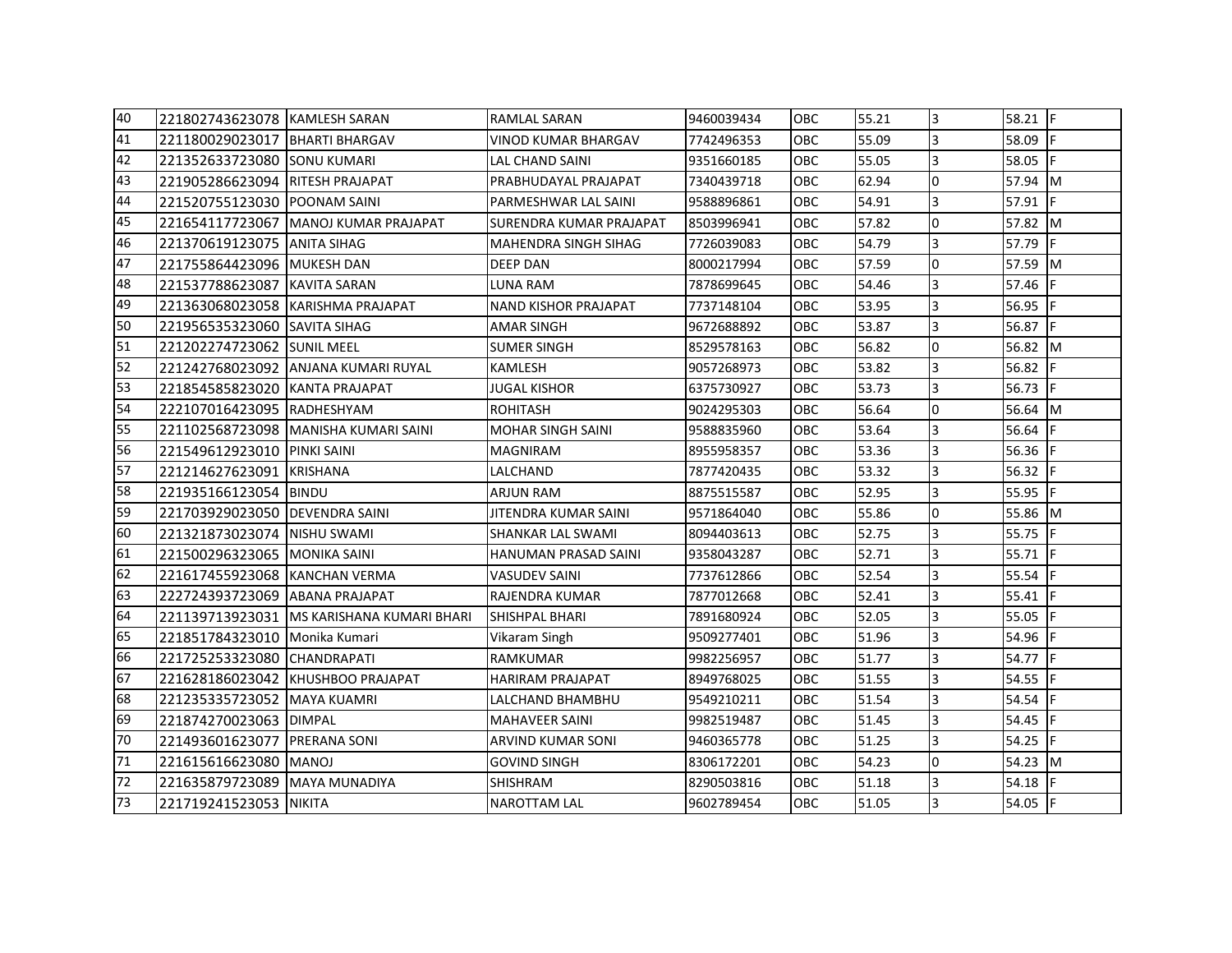| 74  | 221816530923047 JANKI SONI     |                                      | <b>SAGARMAL SONI</b>      | 9667312441 | <b>OBC</b> | 50.95 | l3             | $53.95$ F          |     |
|-----|--------------------------------|--------------------------------------|---------------------------|------------|------------|-------|----------------|--------------------|-----|
| 75  | 221588143023019 URMILA         |                                      | JITENDRA SIHAG            | 7665765563 | <b>OBC</b> | 50.73 | 3              | 53.73 $\mathsf{F}$ |     |
| 76  | 221526988823073 DHANU GURJAR   |                                      | SATYA NARAYAN GURJAR      | 7296996200 | <b>MBC</b> | 50.63 | 3              | 53.63 F            |     |
| 77  | 221572402123090 GODARA MANISH  |                                      | HIRALAL GODARA            | 9265598854 | <b>OBC</b> | 53.33 | 5              | 53.33 M            |     |
| 78  | 221954982523047 GODARA MANISH  |                                      | HIRALAL GODARA            | 9265598854 | <b>OBC</b> | 53.33 | 5              | 53.33 M            |     |
| 79  | 221964599123027                | <b>PUSHPA MEEL</b>                   | DEVKARAN MEEL             | 9929454484 | OBC        | 50.32 | 3              | 53.32 F            |     |
| 80  | 221481646323039 NIKITA         |                                      | <b>SURESH KUMAR</b>       | 9772011832 | <b>OBC</b> | 50.21 | 3              | 53.21              |     |
| 81  | 221443870823085 POONAM         |                                      | RAMPAL JHAJHARIA          | 9602841220 | OBC        | 50.13 | 3              | 53.13              |     |
| 82  | 221131189823023 REKHA JANGIR   |                                      | ASHA RAM JANGIR           | 8696061040 | <b>OBC</b> | 50.08 | 3              | 53.08              | IF. |
| 83  | 221753869523013 INTJAR ALI     |                                      | MOHAMMAD ASLAM            | 9664223079 | <b>OBC</b> | 53.04 | l0             | 53.04 M            |     |
| 84  |                                | 221588115723066 RAM NIWAS PRAJAPAT   | SITA RAM PRAJAPAT         | 9571939784 | OBC        | 52.95 | l0             | 52.95 M            |     |
| 85  | 221581496023060 ACHUKI         |                                      | RAMAVATAR SAINI           | 9982519487 | <b>OBC</b> | 49.64 | 3              | 52.64              |     |
| 86  |                                | 221345781923092 LAXMI KUMARI SAINI   | BANWARI LAL SAINI         | 9413605169 | <b>OBC</b> | 49.59 | 3              | 52.59              |     |
| 87  | 222648531823015 SARITA KUMARI  |                                      | VIDYA DHAR SAINI          | 9521196402 | <b>OBC</b> | 49.58 | 3              | 52.58              | IF. |
| 88  | 221396589223092 LATASHA SAIN   |                                      | TOLARAM SAIN              | 6367150270 | <b>OBC</b> | 49.23 | 3              | $52.23$ F          |     |
| 89  | 221709290823036 NIKKI PRAJAPAT |                                      | KESHAV DEV PRAJAPAT       | 8955291190 | <b>OBC</b> | 49.18 | 3              | 52.18              | IF. |
| 90  |                                | 221350815823034 GORISHANKAR SWAMI    | BAJRANG LAL SWAMI         | 8306509815 | <b>OBC</b> | 52.09 | 0              | 52.09 M            |     |
| 91  | 222193314123070                | <b>MAINA DHAKA</b>                   | JAYKARAN DHAKA            | 9610605907 | <b>OBC</b> | 48.71 | 3              | 51.71              |     |
| 92  | 221153031423020 TULSI PRAJAPAT |                                      | PRAMESHWAR LAL PRAJAPAT   | 7340624382 | <b>OBC</b> | 48    | 3              | 51                 | F   |
| 93  | 221673951523030 NARENDRA RUYAL |                                      | <b>BAJRANG RUYAL</b>      | 7742542098 | <b>OBC</b> | 50.82 | l0             | 50.82 M            |     |
| 94  | 222124653323068 ROHIT KUMAR    |                                      | <b>SANDEEP KUMAR</b>      | 8696281598 | <b>OBC</b> | 50.27 | 10             | 50.27 M            |     |
| 95  | 221741147123060 REKHA GURJAR   |                                      | <b>MADAN LAL</b>          | 6375878589 | MBC        | 46.95 | 3              | 49.95              |     |
| 96  | 221167712623065 NISHA SAINI    |                                      | SANKAR LAL SAINI          | 6376889862 | <b>OBC</b> | 51.61 | 3              | 49.61 F            |     |
| 97  | 222583561023086 RAMNIWAS SAINI |                                      | OMPRAKASH                 | 8003084704 | <b>OBC</b> | 48.79 | l0             | 48.79 M            |     |
| 98  | 221505015123047 POOJA SAINI    |                                      | JAGDISH PRASAD            | 8875553236 | <b>OBC</b> | 45.71 | 3              | 48.71              |     |
| 99  | 221397575623039 BABU LAL SARAN |                                      | SHANKAR LAL SARAN         | 8875963938 | <b>OBC</b> | 48.63 | 10             | 48.63 M            |     |
| 100 | 221532458823061                | <b>POONAM SAHU</b>                   | SURENDRA KUMAR            | 9079351773 | OBC        | 45.5  | 3              | 48.5               | F   |
| 101 | 221318712023074 MUSTAK KHAN    |                                      | MUNSHI KHAN               | 9694207294 | <b>OBC</b> | 48.42 | l0             | 48.42 M            |     |
| 102 | 221508356723018 SUMAN KUMARI   |                                      | <b>BHAGAWAN DAS SWAMI</b> | 8529823798 | OBC        | 47.71 | 0              | 47.71 F            |     |
| 103 |                                | 221484807123087 SURYA PRAKASH SWAMI  | <b>MOHAN LAL</b>          | 9636809244 | <b>OBC</b> | 47.5  | l0             | 47.5               | M   |
| 104 |                                | 221660722523095 VIKASH KUMAR SAINI   | SANWAR MAL SAINI          | 9057764959 | <b>OBC</b> | 46.86 | 10             | 46.86 M            |     |
| 105 |                                | 221291851223093   VIKASH KUMAR SAINI | SANWAR MAL SAINI          | 9057764959 | <b>OBC</b> | 46.86 | 0              | 46.86 M            |     |
| 106 |                                | 221212099323074 ASHISH KUMAR BHARGAV | PURUSHOTTAM LAL           | 8078625487 | <b>OBC</b> | 46.18 | l0             | 46.18 M            |     |
| 107 | 221448599923070 RAJKUMAR       |                                      | <b>RATAN LAL</b>          | 7073622728 | <b>OBC</b> | 45.91 | $\overline{0}$ | 45.91 M            |     |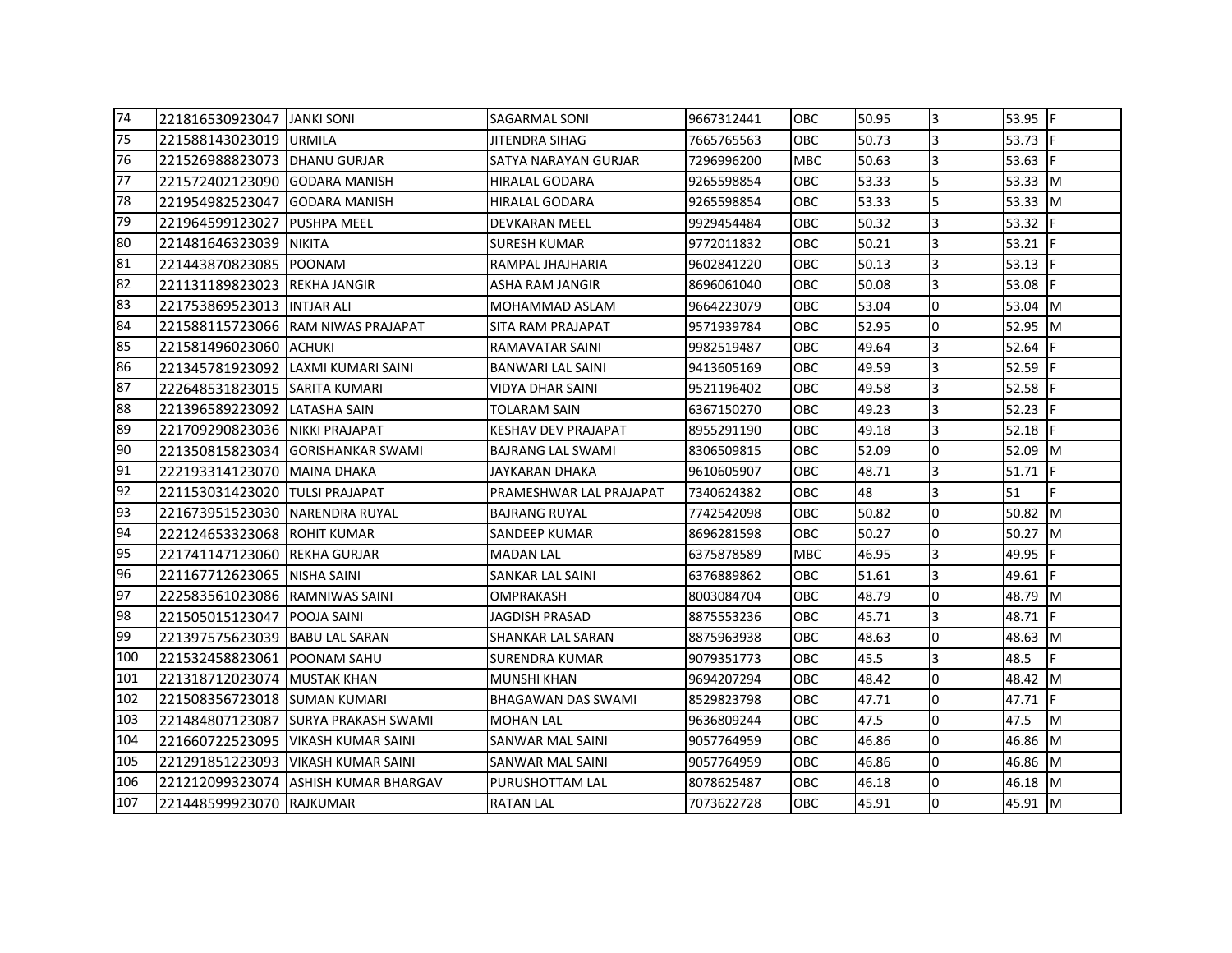| 108            | 221940920823081 SHRAWAN KUMAR     |                                     | Pala ram                      | 9588967239 | OBC        | 45.25 | 0              | 45.25 M   |            |
|----------------|-----------------------------------|-------------------------------------|-------------------------------|------------|------------|-------|----------------|-----------|------------|
| 109            | 221886780423043 INITIN JANGIR     |                                     | CHANDAGIRAM                   | 8740830693 | <b>OBC</b> | 45.05 | 0              | 45.05 M   |            |
| 110            | 221995794023037 MAMTA             |                                     | JASKARAN                      | 8107784706 | OBC        | 44.73 | l0             | 44.73     |            |
| 111            | 221561638123019 sushila bhambu    |                                     | sugan singh                   | 7878510512 | <b>OBC</b> | 41.08 | 3              | 44.08     | IF.        |
| 112            | 221664912023038 RUPA RAM          |                                     | RAMESHWAR LAL                 | 7877899247 | <b>OBC</b> | 43.91 | <sup>o</sup>   | 43.91 M   |            |
| 113            | 221131060623060                   | LILADHAR NAI                        | <b>SUNIL NAI</b>              | 9799196401 | OBC        | 45.5  | 3              | 43.5      | M          |
| 114            |                                   | 221115985323084 YOGESH KUMAR JANGIR | <b>GIRDHARI LAL JANGIR</b>    | 7375990097 | OBC        | 43.32 | l0             | 43.32     | <b>I</b> M |
| 115            | 221882229323032 SONU JANGIR       |                                     | RATI RAM JANGIR               | 8696096986 | <b>OBC</b> | 42.67 | 0              | 42.67 M   |            |
| <b>SC</b>      |                                   |                                     |                               |            |            |       |                |           |            |
| $\mathbf{1}$   | 221652941623060 RENU CHANDEL      |                                     | <b>VINOD KUMAR CHANDEL</b>    | 8560907164 | <b>SC</b>  | 57    | $\overline{3}$ | 60        | F          |
| $\overline{2}$ | 221950002823021                   | <b>SUNITA MEGHWAL</b>               | <b>BALCHAND MEGHWAL</b>       | 9983147114 | <b>SC</b>  | 56.86 | 3              | 59.86     | IF.        |
| 3              | 221679864323089 MAMTA             |                                     | <b>GOPI RAM</b>               | 7424880952 | <b>SC</b>  | 56.73 | 3              | 59.73     | IF.        |
| $\overline{4}$ | 221359609623022 MUKESH KUMAR      |                                     | PRABHU RAM                    | 9351604008 | <b>SC</b>  | 59.46 | <sup>o</sup>   | 59.46 M   |            |
| 5              | 221392740023090 ANITA BAROR       |                                     | GOPALRAM BAROR                | 9079867677 | <b>SC</b>  | 56.27 | 3              | 59.27 F   |            |
| 6              | 221385964123077                   | <b>SARASWATI</b>                    | AMARCHAND                     | 7568332667 | <b>SC</b>  | 56.18 | 3              | $59.18$ F |            |
| 7              | 221889990923090                   | <b>YASHODA KALLA</b>                | <b>MAHAVIR PRASAD KALLA</b>   | 6377210173 | <b>SC</b>  | 55.79 | $\overline{3}$ | 58.79     |            |
| 8              |                                   | 221243048423014 POONAM MEGHWAL      | <b>CHENA RAM</b>              | 6377238118 | <b>SC</b>  | 55.58 | 3              | 58.58     |            |
| 9              | 221967517223030 POONAM KHARADIA   |                                     | PRAHALAD RAM KHARADIA         | 9001546821 | <b>SC</b>  | 55.45 | 3              | 58.45 F   |            |
| 10             | 221225569523074 ABHISHEK AALARIYA |                                     | <b>SHIV CHAND</b>             | 7976764282 | <b>SC</b>  | 58.36 | l0             | 58.36 M   |            |
| 11             | 221204286023023 BABITA MEGHWAL    |                                     | <b>MANI RAM MEGHWAL</b>       | 9950615814 | <b>SC</b>  | 55.23 | 3              | 58.23     |            |
| 12             | 221545126723050 RANJANA           |                                     | <b>SAWAI SINGH</b>            | 8769524202 | <b>SC</b>  | 54.95 | 3              | 57.95     |            |
| 13             | 221683481623063 PRIYANKA NIMEL    |                                     | <b>MAGA RAM NIMEL</b>         | 8104599817 | <b>SC</b>  | 54.95 | 3              | 57.95     |            |
| 14             | 221514957623031 anita             |                                     | dharma ram                    | 9783390869 | <b>SC</b>  | 54.64 | 3              | 57.64     |            |
| 15             | 221717964123041   VINOD KUMARI    |                                     | SHYAMLAL                      | 8239275297 | <b>SC</b>  | 54.55 | 3              | 57.55 F   |            |
| 16             | 221475667423016 ANGURI            |                                     | PREM KUMAR                    | 7665672171 | <b>SC</b>  | 54.29 | 3              | 57.29     |            |
| 17             | 221252881523060                   | <b>ANJU MEGHWAL</b>                 | <b>HARI RAM MEGHWAL</b>       | 9799044408 | <b>SC</b>  | 54.09 | 3              | 57.09     | IF.        |
| 18             | 221747594123030                   | <b>BIRBAL KUMAR</b>                 | <b>CHHOTU RAM</b>             | 8875789013 | <b>SC</b>  | 53.87 | $\overline{3}$ | 56.87 M   |            |
| 19             | 221392680323051                   | <b>KIRAN MEGHWAL</b>                | PRABHU DAYAL MEGHWAL          | 8239565141 | <b>SC</b>  | 53.77 | 3              | 56.77     | IF.        |
| 20             | 221354523823071                   | <b>POONAM KUMARI</b>                | <b>BHANWAR SINGH KHARDIYA</b> | 7891560678 | <b>SC</b>  | 53.64 | 3              | 56.64     | IF         |
| 21             | 221711801623083 SANDEEP KUMAR     |                                     | <b>RUGHA RAM</b>              | 7665110441 | <b>SC</b>  | 56.58 | 0              | 56.58 M   |            |
| 22             | 221492098223062                   | <b>IBINDU KUMARI KHATIK</b>         | BABULAL                       | 6378562831 | <b>SC</b>  | 53.37 | 3              | 56.37 F   |            |
| 23             | 221726308823032   MAMTA MEGHWAL   |                                     | <b>BALU RAM</b>               | 6367915974 | <b>SC</b>  | 52.86 | 3              | 55.86 F   |            |
| 24             | 221480467323022                   | <b>POONAM DANODIYA</b>              | <b>TILOKCHAND DANODIYA</b>    | 9950701683 | <b>SC</b>  | 52.77 | $\overline{3}$ | 55.77 F   |            |
| 25             | 221333314323040 POONAM            |                                     | RAMKARAN                      | 7878022079 | <b>SC</b>  | 52.42 | 3              | 55.42 F   |            |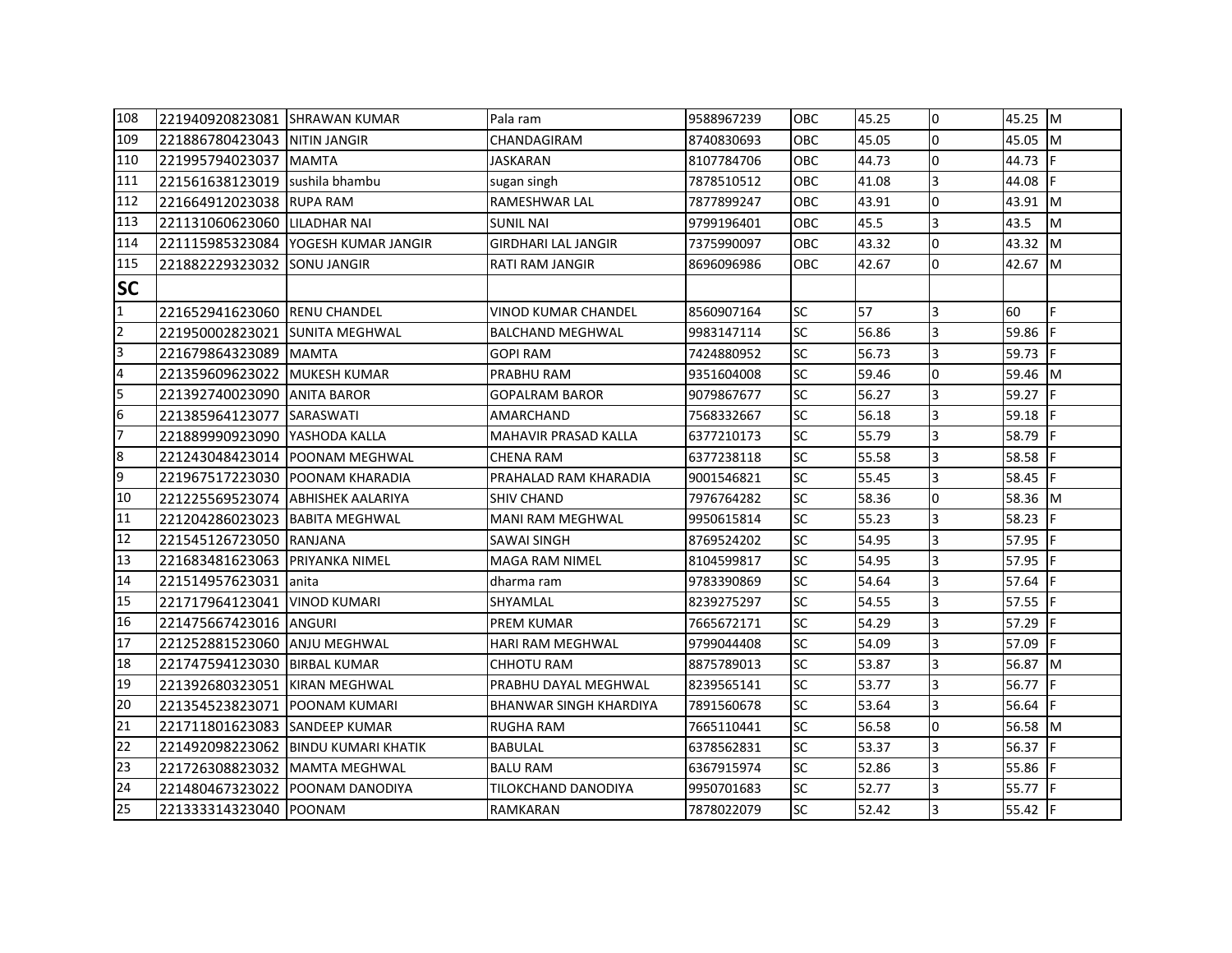| 26 | 1221251045923015 ISUMAN KUMARI    |                                         | <b>SAHAB RAM</b>         | 9660125581 | <b>SC</b> | 51.64 | 3              | 54.64 F     |     |
|----|-----------------------------------|-----------------------------------------|--------------------------|------------|-----------|-------|----------------|-------------|-----|
| 27 | 221701358023021 DINESH SISODIA    |                                         | <b>GOPI RAM SISODIA</b>  | 7976699217 | <b>SC</b> | 54.59 | l0             | 54.59 M     |     |
| 28 | 221576427723098 SUSHIL KUMAR      |                                         | SOHAN RAM                | 9588041624 | <b>SC</b> | 54.55 | $\overline{0}$ | 54.55 M     |     |
| 29 | 222924731623010 INIRMALA KUMARI   |                                         | <b>BAJRANG LAL</b>       | 9460396822 | <b>SC</b> | 51.42 | 3              | 54.42 F     |     |
| 30 | 221428970623063   MANISHA KHARDIA |                                         | RANJEET KHARDIA          | 9785582154 | <b>SC</b> | 51.38 | 3              | 54.38       |     |
| 31 | 221822220823014 BABITA BASER      |                                         | <b>BIRBAL RAM</b>        | 9680863217 | <b>SC</b> | 50.86 | 3              | 53.86       |     |
| 32 | 221686891023033 PRADEEP KUMAR     |                                         | <b>BHANWAR LAL</b>       | 6377367737 | <b>SC</b> | 53.77 | $\overline{0}$ | 53.77 M     |     |
| 33 |                                   | 221867885623037 RAMESH KUMAR MAHICH     | SHIVLAL                  | 8890286178 | <b>SC</b> | 53.68 | l0             | 53.68 M     |     |
| 34 | 221405242323016 GAYTRI            |                                         | <b>NAR SINGH</b>         | 9694540372 | <b>SC</b> | 50.63 | 3              | 53.63       | IF. |
| 35 |                                   | 221296321123079 LICHHAMA KUMARI MEGHWAL | <b>BHOMA RAM MEGHWAL</b> | 8529692212 | <b>SC</b> | 50.59 | 3              | 53.59       |     |
| 36 |                                   | 221535597323019 CHANDRAKANTA TALNIA     | RAMKARAN TALNIA          | 9950805150 | <b>SC</b> | 50.55 | 3              | $53.55$ F   |     |
| 37 | 222384175523020                   | LANITA KUMARI                           | DULICHAND MAHICH         | 7357859686 | <b>SC</b> | 50.29 | 3              | 53.29       |     |
| 38 | 221106528623044 MAMTA             |                                         | SHUBH RAM                | 9024530089 | <b>SC</b> | 50.29 | 3              | 53.29       |     |
| 39 | 221706009723070 KRISHMA KUMARI    |                                         | <b>SITARAM</b>           | 8955218895 | <b>SC</b> | 50.09 | 3              | 53.09       | IF  |
| 40 | 221889487023099 KRISHNA           |                                         | PEMA RAM                 | 7568525243 | <b>SC</b> | 49.95 | 3              | 52.95 F     |     |
| 41 | 221823115023041                   | <b>SANJU</b>                            | BHANWAR LAL MEGHWAL      | 8442031715 | <b>SC</b> | 49.67 | 3              | 52.67 $ F $ |     |
| 42 |                                   | 221718270823069 KRISHANA KUMARI MEGHWAL | <b>SHRAWAN KUMAR</b>     | 9610501467 | <b>SC</b> | 49.5  | 3              | 52.5        |     |
| 43 | 221464951123035 MAHENDRA          |                                         | MALA RAM                 | 9680528690 | <b>SC</b> | 49.38 | 3              | 52.38       |     |
| 44 | 221716303023095 KUSUM             |                                         | <b>MAHENDRA KUMAR</b>    | 9636135386 | <b>SC</b> | 48.36 | 3              | $51.36$ F   |     |
| 45 | 221350957923030 MANESH KUMARI     |                                         | ASHA RAM                 | 9783423197 | <b>SC</b> | 48.17 | 3              | 51.17 F     |     |
| 46 | 221898497923030 SANDEEP KUMAR     |                                         | <b>NEMICHAND</b>         | 9680189306 | <b>SC</b> | 50.46 | 0              | 50.46 M     |     |
| 47 | 221618581123071                   | <b>IROHITASH KUMAR</b>                  | <b>RAJE RAM</b>          | 7728909887 | <b>SC</b> | 50.17 | $\Omega$       | $50.17$ M   |     |
| 48 | 221363748823084 KAMAL CHAUHAN     |                                         | SHIV PRASAD CHAUHAN      | 8952950243 | <b>SC</b> | 50.08 | l0             | 50.08 M     |     |
| 49 | 221374103423017                   | <b>SUSHMA</b>                           | <b>JUGLAL</b>            | 7878351705 | <b>SC</b> | 46.88 | 3              | 49.88       |     |
| 50 | 221644980223040 SUNITA            |                                         | <b>GHINSA RAM</b>        | 9571105700 | <b>SC</b> | 46.58 | $\overline{3}$ | 49.58       | IF. |
| 51 | 221184405623061                   | IKAILASH CHANDRA                        | SURESH KUMAR             | 7689930147 | <b>SC</b> | 49.42 | 0              | 49.42 M     |     |
| 52 |                                   | 221196362823060 MAHENDRA MEGHAWAL       | RANJEET MEGHWAL          | 7568673536 | <b>SC</b> | 49.18 | <sup>o</sup>   | 49.18 M     |     |
| 53 | 221954780223037                   | <b>SAVITA KUMARI</b>                    | RAMNIWAS                 | 9610628244 | <b>SC</b> | 45.5  | 3              | 48.5        |     |
| 54 | 221574748923080                   | <b>ARUN</b>                             | OM PRAKASH MEGHWAL       | 7665426870 | <b>SC</b> | 48.46 | l0             | 48.46 M     |     |
| 55 | 222799807123028 SUMAN DOGRA       |                                         | <b>MANI RAM DOGRA</b>    | 8529584243 | <b>SC</b> | 45.38 | 3              | 48.38       |     |
| 56 | 221631440923028 IPANKAJ MEGHWAL   |                                         | <b>MUNNIRAM MEGHWAL</b>  | 9664368277 | <b>SC</b> | 48.21 | l0             | 48.21 M     |     |
| 57 |                                   | 221610261523080 DEVENDRA KUMAR NAYAK    | <b>SOHAN LAL</b>         | 6376496484 | <b>SC</b> | 48.05 | l0             | 48.05 M     |     |
| 58 | 221754064423093 RAJBALA           |                                         | RAMCHANDRA BOYAL         | 9929397222 | <b>SC</b> | 44.18 | 3              | 47.18       |     |
| 59 | 221222776423097 RAJBALA           |                                         | RAMCHANDRA BOYAL         | 9929397222 | <b>SC</b> | 44.18 | 3              | $47.18$ F   |     |